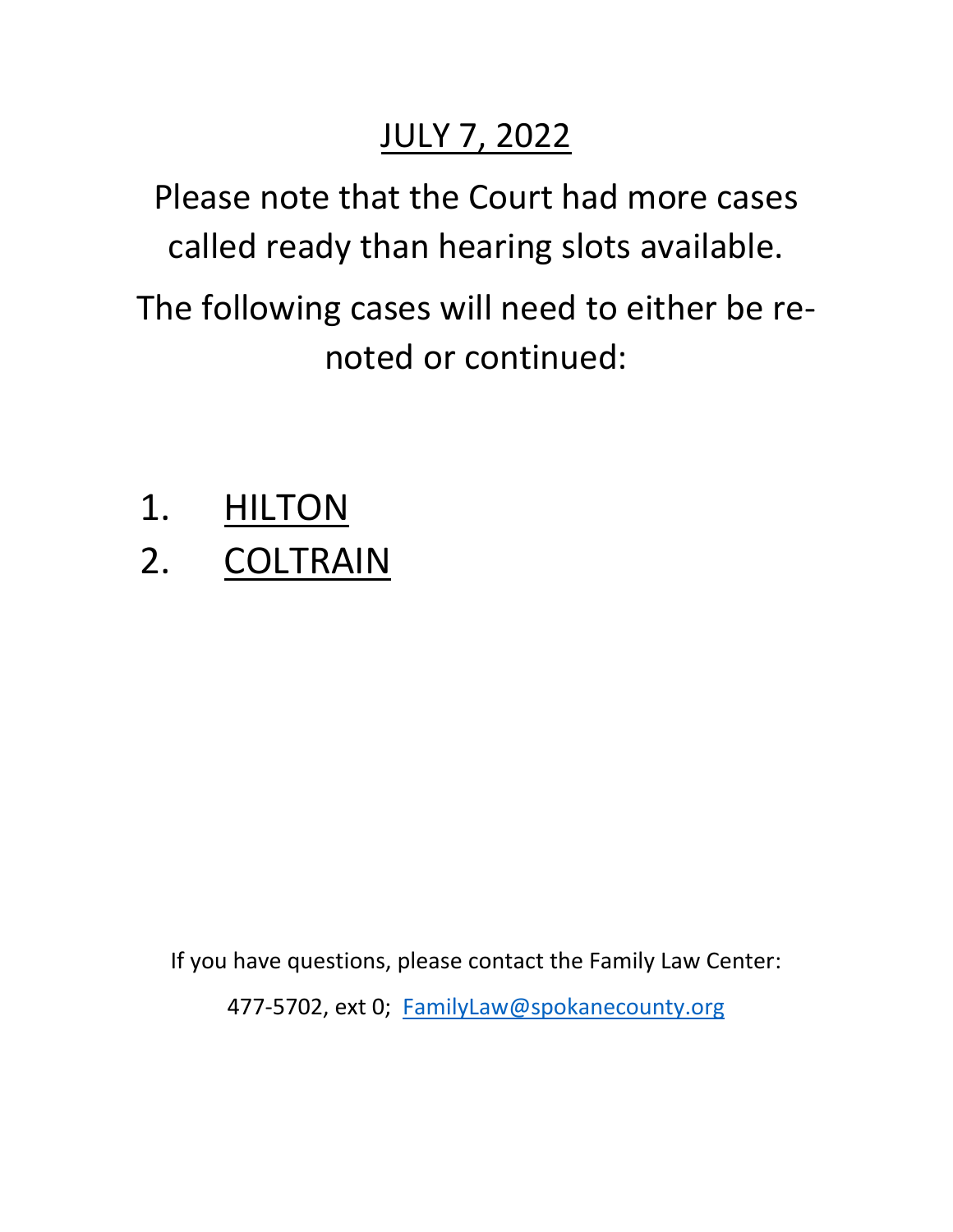## FAMILY LAW MOTION CALENDAR for JULY 7, 2022 Commissioner STEWART – Courtroom 202

**Please review the** *"Participant Instructions on How to Appear by Video – Family Law "*

| <b>COMMISSIONER</b>            |   | <b>ZOOM ID Number</b> |
|--------------------------------|---|-----------------------|
| <b>Commissioner Chavez</b>     |   | 461 683 7190          |
| <b>Commissioner Pelc</b>       |   | 523 109 8521          |
| <b>Commissioner Ressa</b>      |   | 382 218 4754          |
| <b>Commissioner Rugel</b>      |   | 680 342 2980          |
| <b>Commissioner Stewart</b>    | x | 968 843 4881          |
| <b>Commissioner Swennumson</b> |   | 409 955 7821          |

| <b>TIME</b> | <b>CASE NAME</b>                          | <b>PARTICIPANTS</b>    |
|-------------|-------------------------------------------|------------------------|
| 9:45 A.M.   |                                           |                        |
| 10:15 A.M.  |                                           |                        |
|             |                                           |                        |
| 11:00 A.M.  |                                           |                        |
| 11:30 A.M.  |                                           |                        |
|             |                                           |                        |
| 1:30 P.M.   | <b>GLADHART/ZEUTSCHEL</b><br>18-3-01399-1 | <b>CARMAN/PRO SE</b>   |
| 1:40 P.M.   | <b>WILLIAMS/ROBERTS</b><br>20-3-02303-32  | <b>PRO SE/GEISSLER</b> |
| 1:50 P.M.   | <b>JANSON</b><br>22-3-00324-32            | <b>GEISSLER/PROSE</b>  |
| 2:45 P.M.   |                                           |                        |
| 3:15 P.M.   |                                           |                        |